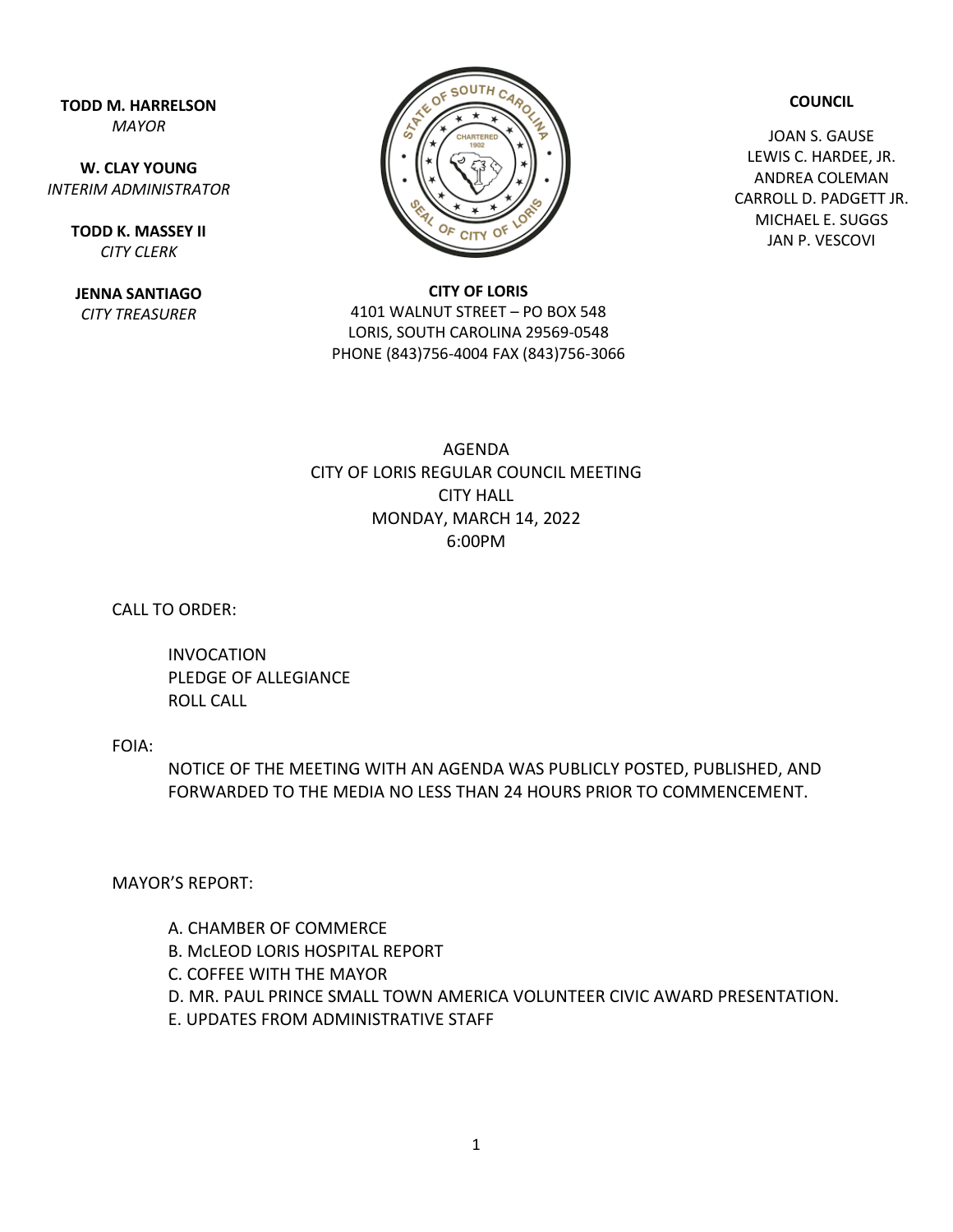COMMITTEE REPORTS:

FINANCE & PERSONNEL COMMITTEE -VERBAL PUBLIC SAFETY COMMITTEE- VERBAL PUBLIC WORKS COMMITTEE – VERABL RECREATION COMMITTEE – VERBAL BUILDINGS & GROUNDS COMMITTEE – VERBAL PLANNING, ANNEXATION, & ECONOMIC DEVELOPMENT COMMITTEE - VERBAL

BUSINESS:

- A. ADOPT RESOLUTION 01-22, A RESOLUTION TO STATE THE PRIMARY INTENDED USES OF A PORTION OF THE FIRST INSTALLMENT OF THE CITY OF LORIS, SOUTH CAROLINA, ALLOMENT OF LOCAL FISCAL RECOVERY FUNDS THROUGH THE AMERICAN RESCUE PLAN ACT; AND FOR OTHER PURPOSES.
- B. SECOND READING OF ORDINANCE 06-21, AN ORDINANCE REPEALING THE FLOOD DAMAGE PREVENTION ORDINANCE AND ADOPTING A NEW FLOOD DAMAGE PREVENTION ORDINANCE.
- C. COUNCIL WILL DISCUSS A PETITION FOR ANNEXATION.
- D. COUNCIL WILL DISCUSS PUTTING GPS TRACKING DEVICES ON CITY OWNED VEHICLES.
- E. COUNCIL WILL DISCUSS THE NEW CONTRACT FOR AUDITS.
- F. COUNCIL WILL DISCUSS THE OLD LORIS HIGH SCHOOL.

EXECUTIVE SESSION:

- A. DISCUSSION ON A CONTRACT FOR FINISHING AUDITS.
- B. DISCUSSION ON A CONTRACT WITH HORRY COUNTY GOVERNMENT.

NOTICE: ACTION MAY BE TAKEN ON MATTERS DISCUSSED IN EXECUTIVE SESSION

DEPARTMENTAL REPORTS:

- A. PUBLIC WORKS- WILL BE VERBALLY PROVIDED
- B. CODE ENFORCEMENT- WILL BE VERBALLY PROVIDED
- C. RECREATION DEPARTMENT- WILL BE VERBALLY PROVIDED
- D. POLICE DEPARTMENT- ATTACHED
- E. FIRE DEPARTMENT- VERBALLY